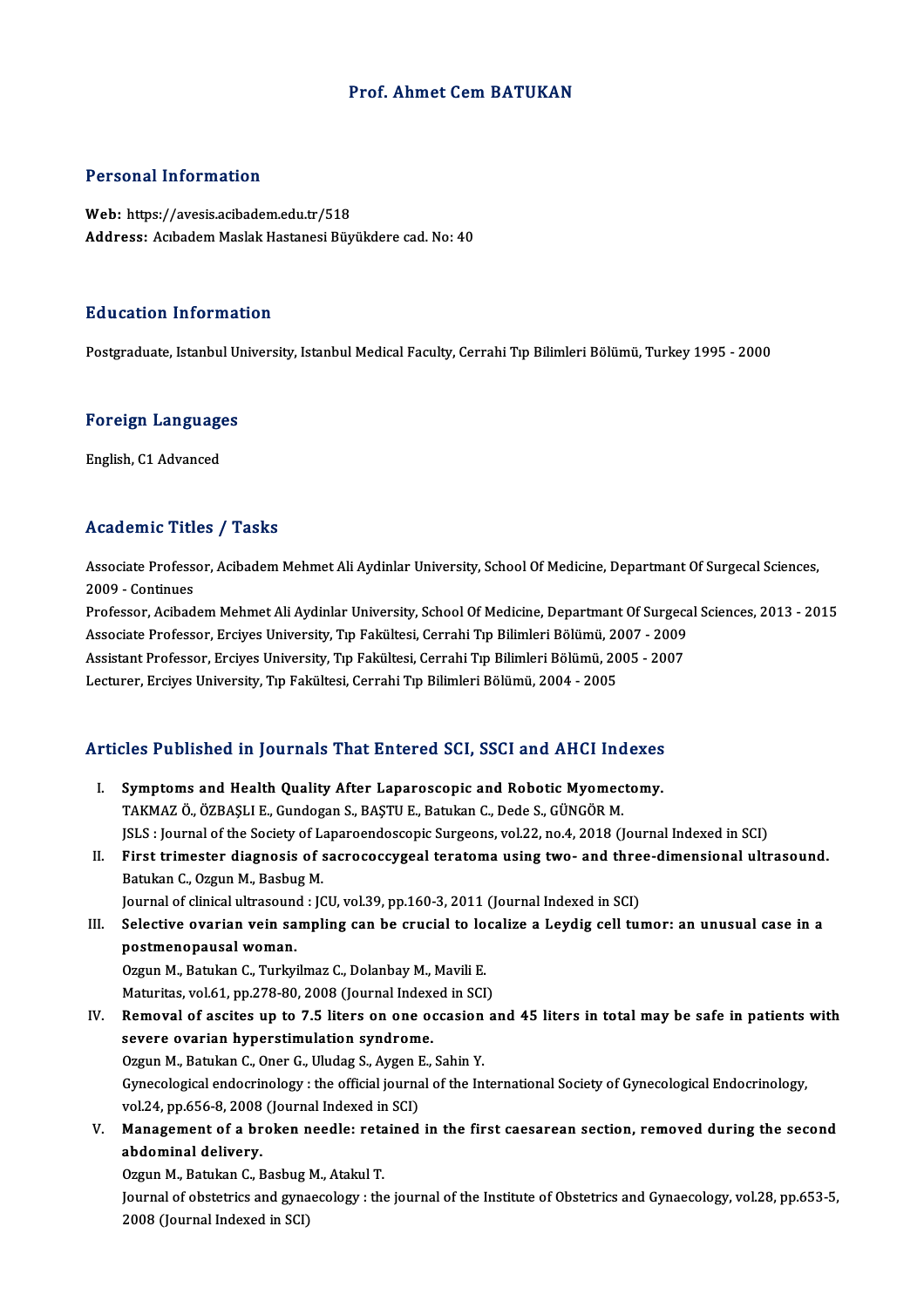| VI.    | Cervical ripening before operative hysteroscopy in premenopausal women: a randomized, double-                                                                                                 |
|--------|-----------------------------------------------------------------------------------------------------------------------------------------------------------------------------------------------|
|        | blind, placebo-controlled comparison of vaginal and oral misoprostol.                                                                                                                         |
|        | Batukan C., Ozgun M., Ozcelik B., Aygen E., Sahin Y., Turkyilmaz C.                                                                                                                           |
|        | Fertility and sterility, vol.89, pp.966-73, 2008 (Journal Indexed in SCI)                                                                                                                     |
| VII.   | First-trimester fetal limb biometry in Chinese population                                                                                                                                     |
|        | Ozgun M. T., Batukan C., Basbug M.                                                                                                                                                            |
|        | PRENATAL DIAGNOSIS, vol.27, no.6, pp.587, 2007 (Journal Indexed in SCI)                                                                                                                       |
| VIII.  | First-trimester fetal limb biometry in the Chinese population.                                                                                                                                |
|        | Ozgun M., Batukan C., Basbug M.                                                                                                                                                               |
|        | Prenatal diagnosis, vol.27, 2007 (Journal Indexed in SCI)                                                                                                                                     |
| IX.    | Comment on: 'a case of quadruplet pregnancy with a complete hydatidiform mole'.                                                                                                               |
|        | Ozgun M., Batukan C., Basbug M.                                                                                                                                                               |
|        | Prenatal diagnosis, vol.26, pp.1096-7, 2006 (Journal Indexed in SCI)                                                                                                                          |
| X.     | Elevated second trimester serum homocysteine levels in women with gestational diabetes mellitus.                                                                                              |
|        | Guven M., Kilinc M., Batukan C., Ekerbicer H., Aksu T.                                                                                                                                        |
|        | Archives of gynecology and obstetrics, vol.274, pp.333-7, 2006 (Journal Indexed in SCI Expanded)                                                                                              |
| XI.    | Efficacy of a new oral contraceptive containing drospirenone and ethinyl estradiol in the long-term                                                                                           |
|        | treatment of hirsutism.                                                                                                                                                                       |
|        | Batukan C., Muderris I.                                                                                                                                                                       |
|        | Fertility and sterility, vol.85, pp.436-40, 2006 (Journal Indexed in SCI)                                                                                                                     |
| XII.   | [Prenatal diagnosis of right atrial isomerism (asplenia-syndrome): case report].                                                                                                              |
|        | Batukan C., Schwabe M., Heling K., Hartung J., Chaoui R.                                                                                                                                      |
|        | Ultraschall in der Medizin (Stuttgart, Germany : 1980), vol.26, pp.234-8, 2005 (Journal Indexed in SCI)                                                                                       |
| XIII.  | Urinary levels of nuclear matrix protein-22 in pregnant and non-pregnant women.                                                                                                               |
|        | Guven M., Kilinc M., Batukan C.                                                                                                                                                               |
|        | International journal of gynaecology and obstetrics: the official organ of the International Federation of                                                                                    |
|        | Gynaecology and Obstetrics, vol.89, pp.138-9, 2005 (Journal Indexed in SCI)                                                                                                                   |
| XIV.   | Bedside estimation of Down syndrome risk during first-trimester ultrasound screening                                                                                                          |
|        | Herman A., Dreazen E., Herman A., Batukan C., Holzgreve W., Tercanli S.                                                                                                                       |
|        | ULTRASOUND IN OBSTETRICS & GYNECOLOGY, vol.20, no.5, pp.468-475, 2002 (Journal Indexed in SCI)                                                                                                |
| XV.    | Prenatal diagnosis of an infratentorial subdural hemorrhage: case report                                                                                                                      |
|        | Batukan C., Holzgreve W., Bubl R., Visca E., Radu E., Tercanli S.                                                                                                                             |
|        | ULTRASOUND IN OBSTETRICS & GYNECOLOGY, vol.19, no.4, pp.407-409, 2002 (Journal Indexed in SCI)<br>Screening for aneuploidy by first trimester nuchal translucency measurement: Results from a |
| XVI.   |                                                                                                                                                                                               |
|        | prospective trial including 1980 cases in a single center in Switzerland<br>Tercanli S., Holzgreve W., Batukan C., Gerber A., Ermis H., Miny P.                                               |
|        | ULTRASCHALL IN DER MEDIZIN, vol.23, no.1, pp.22-26, 2002 (Journal Indexed in SCI)                                                                                                             |
| XVII.  | Large placental chorioangioma as a cause of sudden intrauterine fetal death. A case report                                                                                                    |
|        | Batukan C., Holzgreve W., Danzer E., Bruder E., Hosli I., Tercanli S.                                                                                                                         |
|        | FETAL DIAGNOSIS AND THERAPY, vol.16, no.6, pp.394-397, 2001 (Journal Indexed in SCI)                                                                                                          |
| XVIII. | Myomectomy during the first trimester associated with fetal limb anomalies and hydrocephalus in a                                                                                             |
|        | twin pregnancy                                                                                                                                                                                |
|        | Danzer E., Holzgreve W., Batukan C., Miny P., Tercanli S., Hoesli I.                                                                                                                          |
|        | PRENATAL DIAGNOSIS, vol.21, no.10, pp.848-851, 2001 (Journal Indexed in SCI)                                                                                                                  |
|        |                                                                                                                                                                                               |

### Books&Book Chapters

ooks & Book Chapters<br>I. Sonographische Hinweiszeichen auf fetale Chromosomenstörungen in zeiten Trimenon<br>Retulian A.C. so & Book<br>Sonographis<br>Batukan A. C.<br>in: Utressball Batukan A. C.<br>in: Ultraschall in Gynaekologie und Geburtshilfe, Holzgreve,Tercanli,Sohn, Editor, Georg Thieme Verlag , Stuttgart,